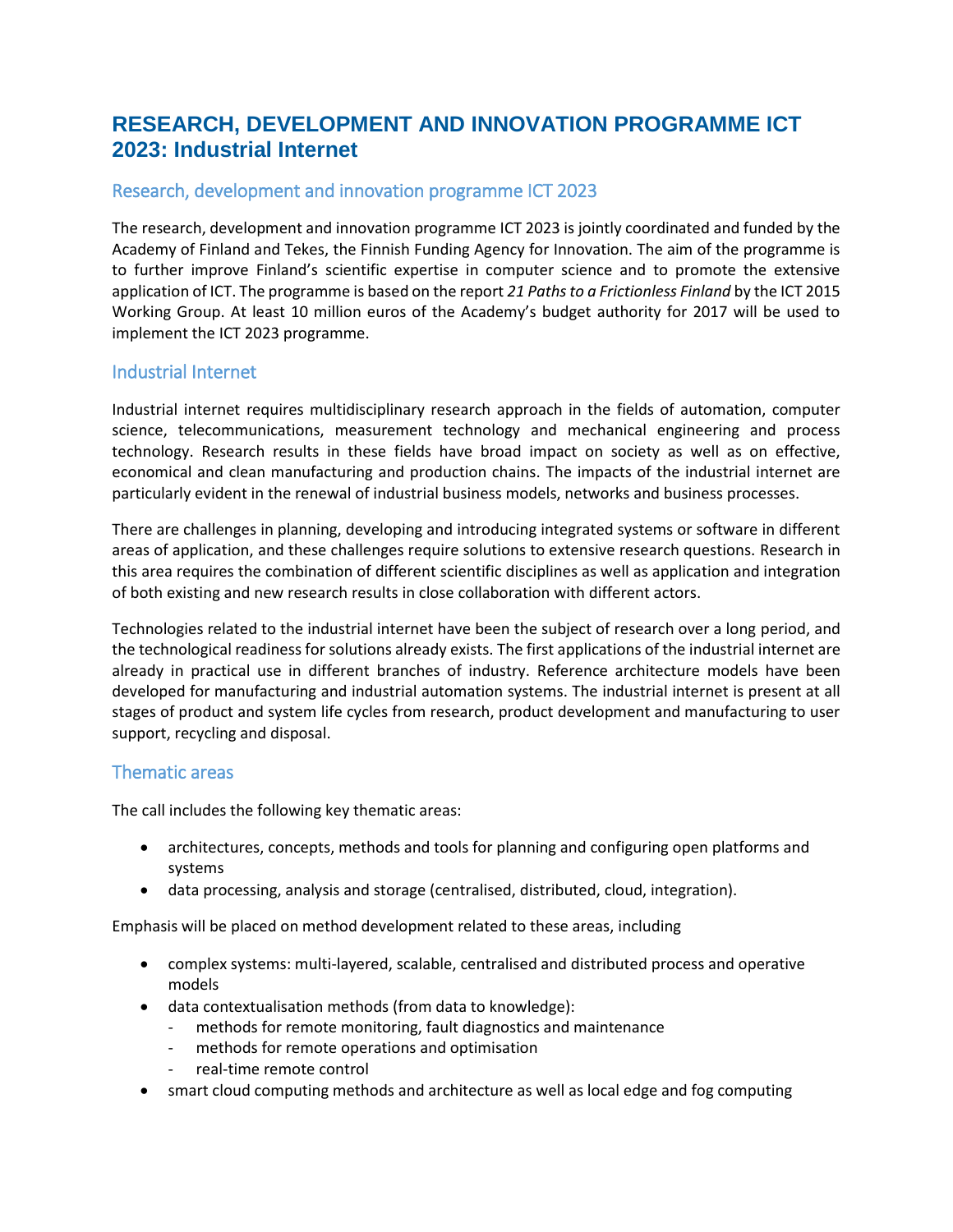- utilising user data for optimising human-machine interaction
- integration methods for manufacturing execution systems and process control towards flexible and agile process industry value chains
- telecommunications latency (time-critical applications) and edge computing
- adaptation of business models to industrial internet applications.

Information security is a natural part of these systems, but the development of information security does not fall within the scope of research within this thematic call.

#### How applications are reviewed

In reviewing applications and making funding decisions, in addition to the Academy of Finland's general review criteria for research programmes (see [Review criteria](http://www.aka.fi/en/review-and-funding-decisions/how-applications-are-reviewed/review-criteria/) on the Academy's website), particular attention will be paid to the following issues:

- international engagement
	- attracting top-level young, talented researchers from abroad to Finland or hiring researchers who have recently come to Finland to work on the project
	- research visits by Finnish researchers to leading-edge foreign universities and research institutes
- business collaboration
	- cooperation between universities, research institutes and business companies
	- problem-setting in research
	- application potential of results
- intersectoral mobility of leading-edge researchers
	- mobility from universities to business companies
	- mobility from business companies to universities
- use of universities' and research institutes' own resources to carry out research
	- use of resources of the site of research and the partners
	- level of commitment and funding contribution by the site of research.

The applications will be reviewed by an international panel of experts. The reviewers will use the Academy's review form for programmes.

The threshold rating for Item 1.1 (Project's relevance to the programme) is 4 on the scale from 1 to 6. If an application fails to meet this requirement, the review will be discontinued and the applicant will only receive feedback on Item 1.1.

If an application does not receive at least rating 4 for Item 1.2 (Scientific quality and innovativeness of research plan), the review will be discontinued and the applicant will receive feedback only on Items 1.1 and 1.2.

This call is a single-stage call. The non-negotiable deadline for applications is 26 April 2017 at 16.15. Applicants may be invited for interviews during the review process.

The funding is granted for two years. As a rule, the funding period will start on 1 January 2018.